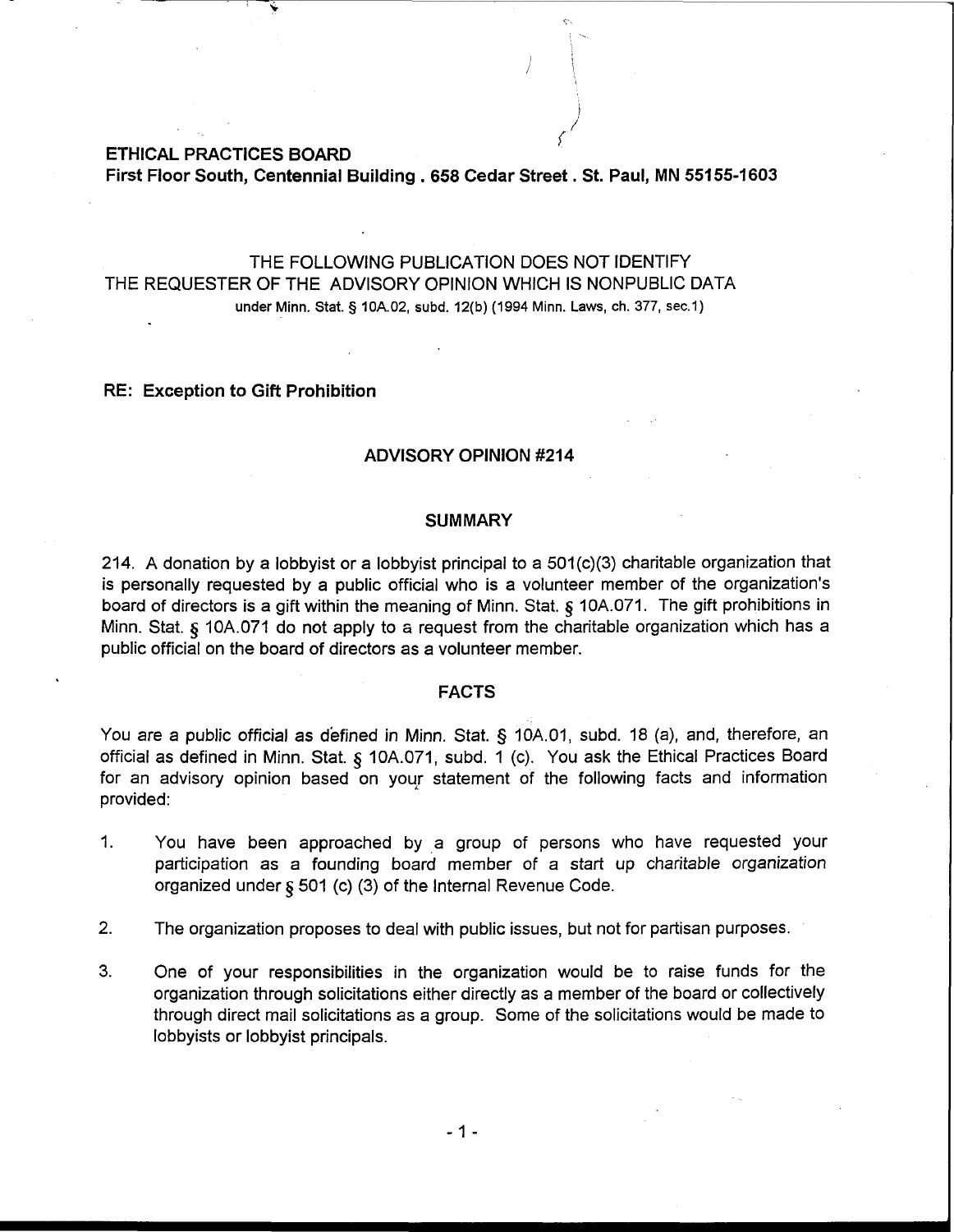**4.** There would be no compensation for any of the volunteer activities associated with this organization.

## **QUESTION ONE**

Is a financial donation by a lobbyist or a lobbyist principal to a charitable organization organized under § 501 (c) (3) of the Internal Revenue Code that is requested by a public official who is a volunteer member of the organization's board of directors considered to be a gift to the official within the meaning of Minn. Stat. **8** 10A.071?

#### **OPINION**

Yes. A request personally made by a public official to a lobbyist or lobbyist principal which results in a donation is a gift within the meaning of Minn. Stat. **5** 10A.071.

## **QUESTION TWO**

Is a donation by a lobbyist or a lobbyist principal to a charitable organization organized under  $\zeta$ 501 (c) (3) of the Internal Revenue Code that is requested by a public official who is a volunteer member of the organization's board of directors considered to be a gift to the official if a majority of the organization's board of directors are not public officials as defined in Minn. Stat. **5** 10A.071?

#### **OPINION**

Yes. Please see response to Question One, above.

## **QUESTION THREE**

Is a donation by a lobbyist or a lobbyist principal to a charitable organization organized under  $\S$ 501 (c) (3) of the Internal Revenue Code that is requested by the organization's board of directors considered to be a gift to a official if the request were made in the form of a letter signed by all the members of the board of directors and you were the only public official on that board?

### **OPINION**

No. Under the circumstances described, Minn. Stat. **5** 10.071 does not apply to a solicitation made by an organization that has a public official on the board of directors.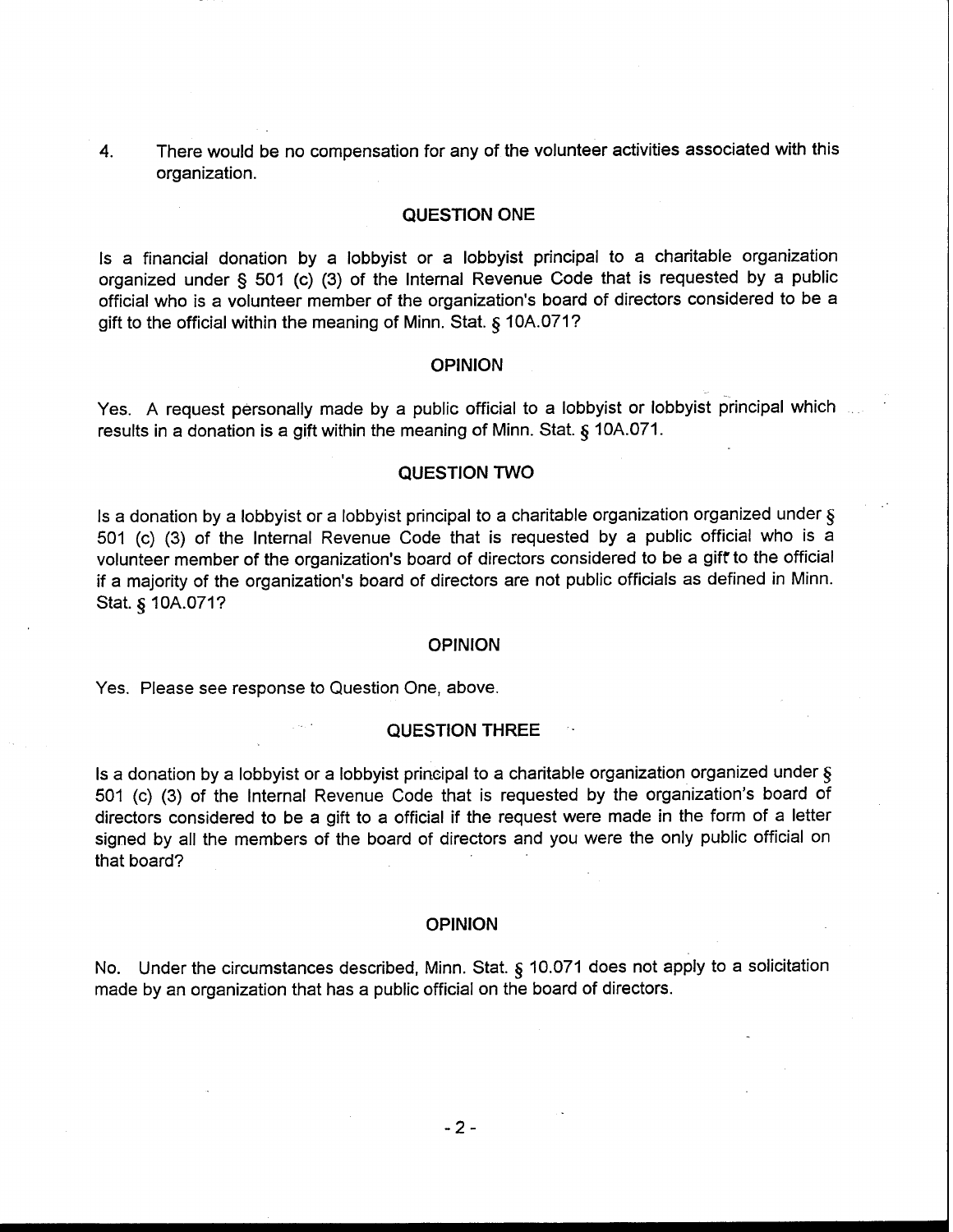## **QUESTION FOUR**

Is a donation by a lobbyist or a lobbyist principal to a charitable organization a gift to a public official under Minn. Stat. § 10A.071 when the donation is solicited by the public official as a volunteer member of the organization, provided that the letterhead of the solicitation contains the names of the board of directors (including the public official's) and a majority of the board of directors are not public officials?

### **OPINION**

Yes. See response to Question One, above. The donation does not qualify as an exception under Minn. Stat. § 10A.071, subd. 3(b)(1) because an equivalent gift is not being given to other members of the group.

The Ethical Practices Board refers the requester to Advisory Opinion Nos. 190 and 210, in which the Board has answered similar questions.

...

...

Ethical Practices Board

# PERTINENT STATUTES

Minn. Stat. § 10A.01 DEFINITIONS provides:

Subd. 11. (a) "Lobbyist" means an individual:

(1) engaged for pay or other consideration, or authorized to spend money by another individual, association, political subdivision, or public higher education system, who spends more than five hours in any month or more than \$250, not including the individual's own travel expenses and membership dues, in any year, for the purpose of attempting to influence legislative action or administrative action, or the official action of a metropolitan governmental unit, by communicating or urging others to communicate with public or local officials.

Subd. 18. "Public official" means any:

(a) member of the legislature;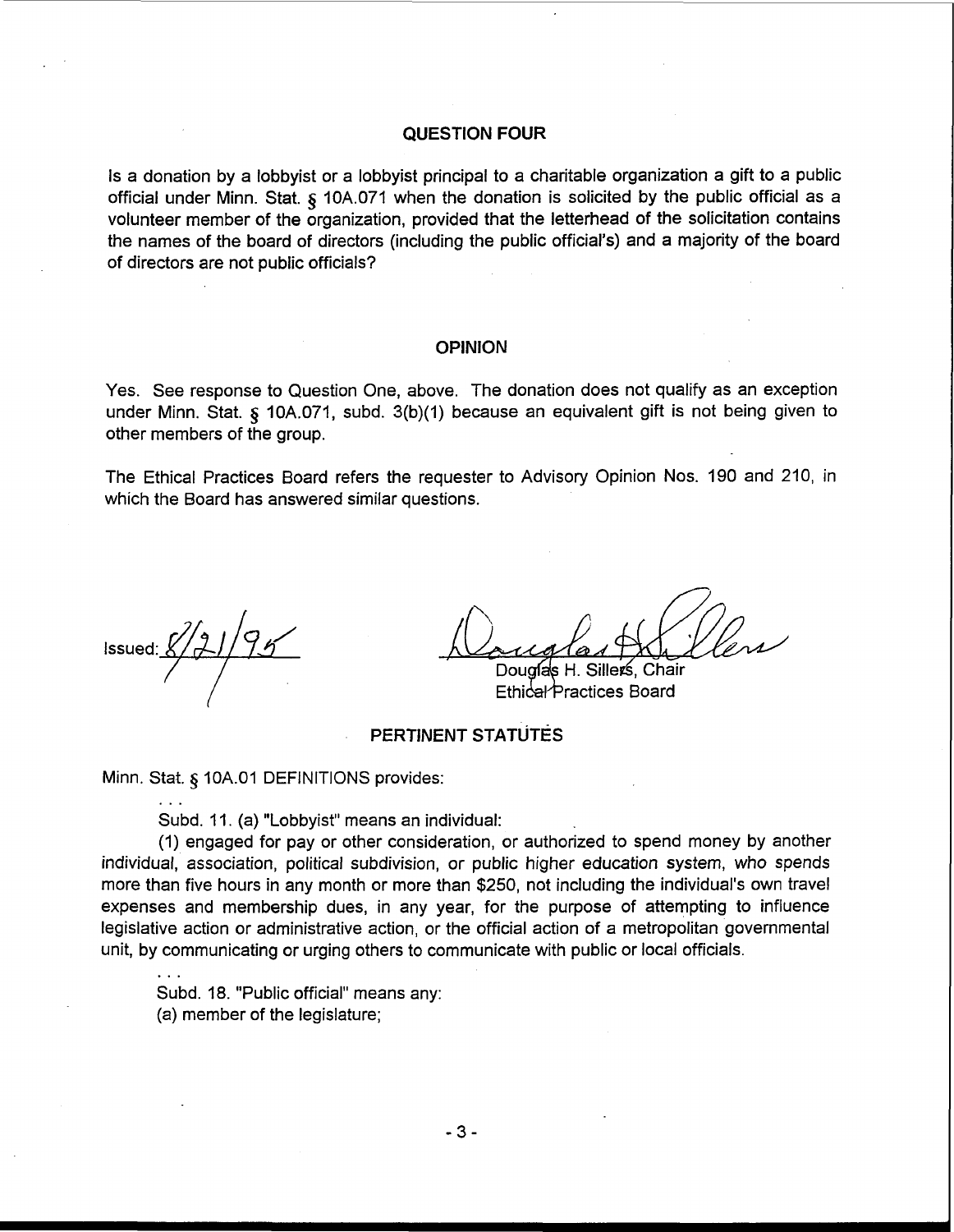(b) constitutional officer in the executive branch and the officer's chief administrative deputy;

(c) member, chief administrative officer or deputy chief administrative officer of a state board or commissidn which has at least one of the following powers: (i) the power to adopt, amend or repeal rules, or (ii) the power to adjudicate contested cases or appeals;

(d) commissioner, deputy commissioner, or assistant commissioner of any state department as designated pursuant to section 15.01;

(e) individual employed in the executive branch who is authorized to adopt, amend or repeal rules or adjudicate contested cases;

(f) executive director of the state board of investment;

(g) executive director of the Indian affairs intertribal board;

(h) commissioner of the iron range resources and rehabilitation board;

(i) commissioner of mediation services;

(i) deputy of any official listed in clauses (e) to (i);

(k) judge of the workers' compensation court of appeals;

(I) administrative law judge or compensation judge in the state office of administrative hearings or referee in the department of jobs and training;

(m) solicitor general or deputy, assistant or special assistant attorney general;

(n) individual employed by the legislature as secretary of the senate, chief clerk of the house, revisor of statutes, or researcher, legislative analyst, or attorney in the office of senate counsel and research or house research;

(0) member, regional administrator, division director, general counsel, or operations manager of the metropolitan council;

(p) the director of the racing commission, the director of the gambling control board, the director of the state lottery, and the deputy director of the state lottery;

(q) director or the division of gambling enforcement in the department of public safety;

(r) member or executive director of the higher education facilities authority; or

(s) member of the board of directors or president of the Minnesota world trade center corporation.

(t) member or chief administrator of a metropolitan agency.

Subd. 28. Principal. "Principal" means an individual or association that:

(1) spends more than \$500 in the aggregate in any calendar year to engage a lobbyist, compensate a lobbyist, or authorize the expenditure of money by a lobbyist; or

(2) is not included in clause (1) and spends a total of at least \$50,000 in any calendar year on efforts to influence legislative action, administrative action, or the official action of governmental units, as described in section 10A.04, subdivision 6.

Minn. Stat. § 10A.071 CERTAIN GIFTS BY LOBBYISTS AND PRINCIPALS PROHIBITED provides:

Subdivision 1. Definitions. (a) The definitions in this subdivision apply to this section.